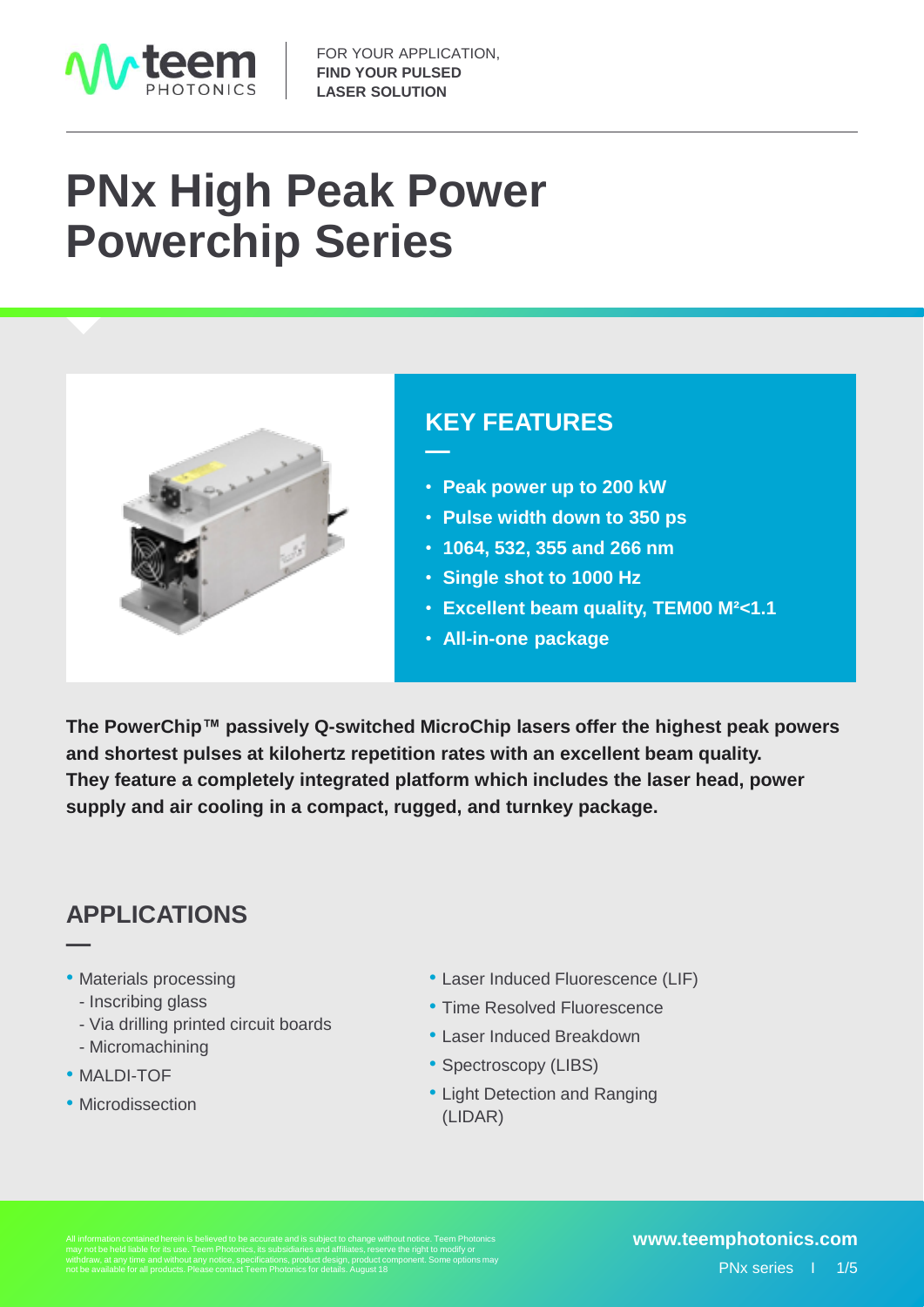

**—**

## **TECHNICAL SPECIFICATIONS**

|                                                                                  | <b>PNP-M08010</b><br>1x0                 | <b>PNG-M02010</b><br>1x0                 | <b>PNG-M04005</b><br>1x0             | <b>PNV-M02510</b><br>1x0                 | <b>PNU-M01210</b><br>$1 \times 0^{(6)}$ |
|----------------------------------------------------------------------------------|------------------------------------------|------------------------------------------|--------------------------------------|------------------------------------------|-----------------------------------------|
| Wavelength                                                                       | 1064nm                                   | 532nm                                    | 532nm                                | 355nm                                    | 266nm                                   |
| <b>Max Repetition</b><br>Rate $\overline{\text{RR}}_{\text{max}}$ <sup>(1)</sup> | 1000Hz                                   | 1000Hz                                   | 500Hz                                | 1000Hz                                   | 1000Hz                                  |
| <b>Constant Pulse</b><br>width range<br>(FWHM)                                   | $500ps$                                  | $<$ 400ps                                | $<$ 400ps                            | $<$ 350ps                                | $<$ 350ps                               |
| <b>Output energy</b>                                                             | $>80 \mu J$                              | $>20 \mu J$                              | $>35µ$ J                             | $>25\mu$ J                               | $>12 \mu J$                             |
| <b>Peak Power</b>                                                                | >160kW                                   | >50kW                                    | >80kW                                | >60kW                                    | >35kW                                   |
| Short term (1min)<br>pulse to pulse<br>stability $1\sigma$                       | $\leq 1\%$                               | $\leq$ 3 %                               | $\leq$ 3 %                           | $\leq$ 3 %                               | $\leq$ 3 %                              |
| Long term (1h)<br>output power<br>stability <sup>(2)</sup>                       | ± 3%                                     | ± 3%                                     | ± 3%                                 | ± 5%                                     | ± 5%                                    |
| <b>Beam profile</b><br><b>Beam divergence</b>                                    | Gaussian<br>TEM00                        | Gaussian<br>TEM00                        | Gaussian<br>TEM00                    | Gaussian<br>TEM00                        | See note<br>(5)                         |
| (Full@1/e <sup>2</sup> )<br>Horizontal<br><b>Vertical</b>                        | $2.0 \pm 0.5$ mrad<br>$2.0 \pm 0.5$ mrad | $1.8 \pm 0.5$ mrad<br>$1.8 \pm 0.5$ mrad | $5.0 \pm 1$ mrad<br>$4.0 \pm 1$ mrad | $3.3 \pm 0.5$ mrad<br>$3.0 \pm 0.5$ mrad | $< 0.9$ mrad<br><0.9mrad                |
| $M2$ (3)                                                                         | < 1.3                                    | < 1.3                                    | < 1.3                                | < 1.3                                    | < 1.4                                   |
| <b>Beam ellipticity (4)</b>                                                      | < 1.3                                    | < 1.3                                    | < 1.3                                | < 1.3                                    |                                         |
| <b>Polarization</b>                                                              | $> 20$ dB                                | $> 20$ dB                                | $> 20$ dB                            | $> 20$ dB                                | $> 20$ dB                               |

#### **NOTES**

**— (1)** See options p3

**(2)** For temperature variation <±3°C and <3°C/hour

**(3)** Mean average value M =  $\sqrt{(XY)}$ , X and Y being respectively the major and minor axis of the ellipse

**(4)** Beam ellipticity is calculated as the ratio of the main axis far-field divergence.

**(5)** Beam exhibits different profile in horizontal (Gaussian) and vertical ((sin x /x)² in far-field) plans

**(6)** Contact factory for availability

**(7)** More compact separated leaser head and electronics package may be available upon request – Contact factory for further details

All information contained herein is believed to be accurate and is subject to change without notice. Teem Photonics<br>may not be held liable for its use. Teem Photonics, its subsidiaries and affiliates, reserve the right to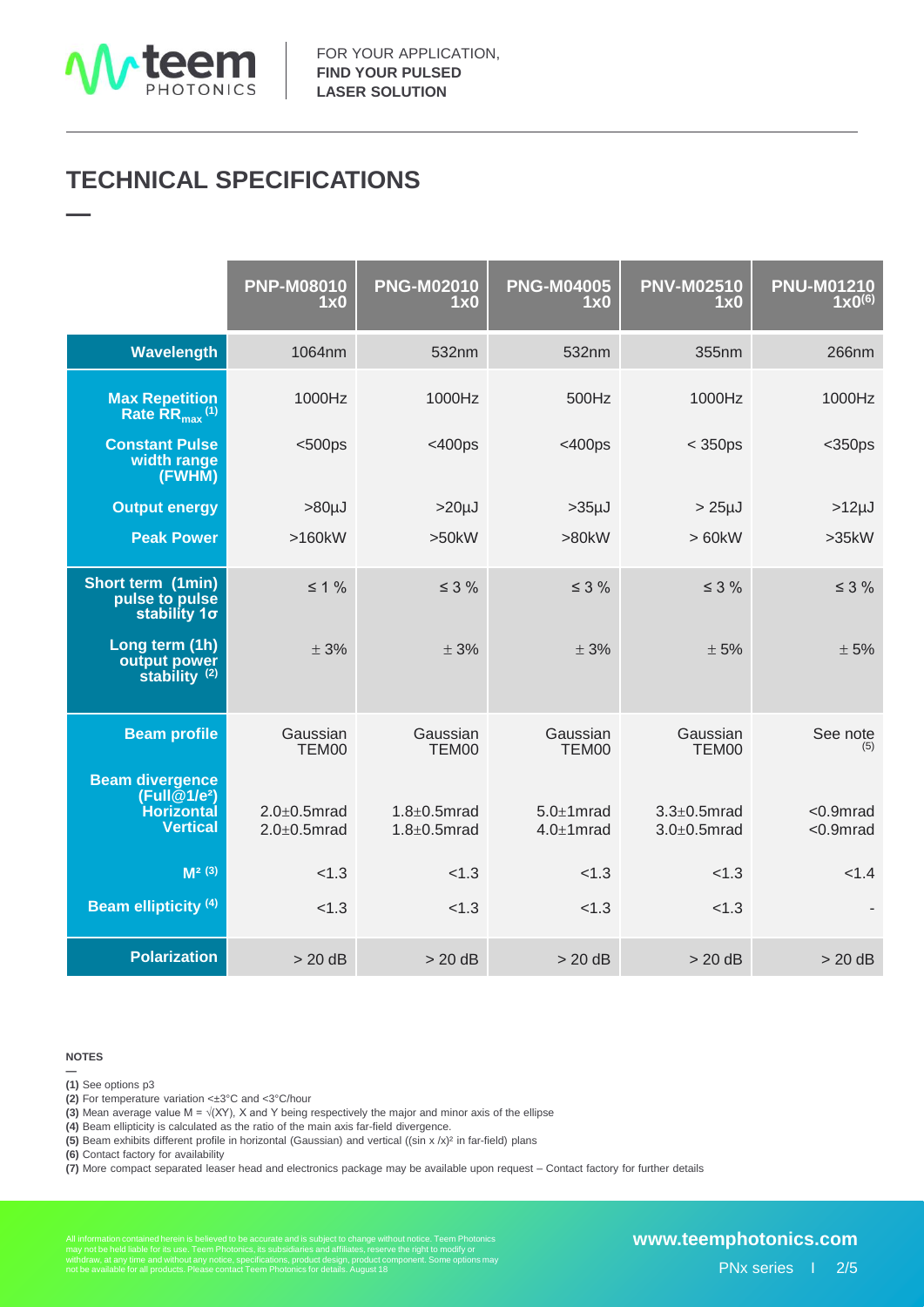

### **COMPLEMENTARY INFORMATION & OPTIONS: —**

| <b>Environment parameters</b>                                               |                 |  |  |  |
|-----------------------------------------------------------------------------|-----------------|--|--|--|
| <b>Operating Temperature</b>                                                | 20-35 °C        |  |  |  |
| <b>Maximum Power Consumption</b>                                            | < 75 W          |  |  |  |
| <b>Storage Temperature</b>                                                  | $0-50$ °C       |  |  |  |
| Shock of 11ms according to IEC 68-2-27,<br>non operating                    | 25 <sub>g</sub> |  |  |  |
| Vibration 5Hz to 500Hz sinusoidal according<br>to IEC 68-2-6, non operating | 2g              |  |  |  |

| <b>Certification</b>                               |                                              |  |  |  |
|----------------------------------------------------|----------------------------------------------|--|--|--|
| Laser Classification according to IEC 60825-1:2007 | Class 3B<br>Except PNU: Class 4              |  |  |  |
| <b>CDRH</b>                                        | Yes if used with PCR-240500-100 power supply |  |  |  |
| <b>ROHS</b>                                        | Yes                                          |  |  |  |

| <b>Package</b>                                             |                                                                 |  |  |  |
|------------------------------------------------------------|-----------------------------------------------------------------|--|--|--|
| Laser Head dimensions, LxWxH(7)                            | 311x100x149 mm                                                  |  |  |  |
| <b>Laser Head weight</b>                                   | 5.5 kgs                                                         |  |  |  |
| PCR-240500-100 AC/DC converter dimensions,<br><b>LxWxH</b> | 315x262x77 mm                                                   |  |  |  |
|                                                            |                                                                 |  |  |  |
| PCR-240500-100 AC/DC converter weight                      | 3 kgs                                                           |  |  |  |
| <b>Options</b>                                             |                                                                 |  |  |  |
| <b>Fixed Repetition Rate = RR</b> $_{max}$                 | -100 version                                                    |  |  |  |
| Fixed Repetition Rate $\neq$ RR $_{\text{max}}$            | -110 version; RR to be chosen over 10Hz-RR $_{max}$             |  |  |  |
| <b>External Variable Repetition Rate</b>                   | -120 version; single shot to $RR_{max}$ , 1 optimized RR value  |  |  |  |
| <b>External Variable Multi-Repetition Rate</b>             | -130 version; single shot to $RR_{max}$ , 3 optimized RR values |  |  |  |

All information contained herein is believed to be accurate and is subject to change without notice. Teem Photonics<br>may not be held liable for its use. Teem Photonics, its subsidiaries and affiliates, reserve the right to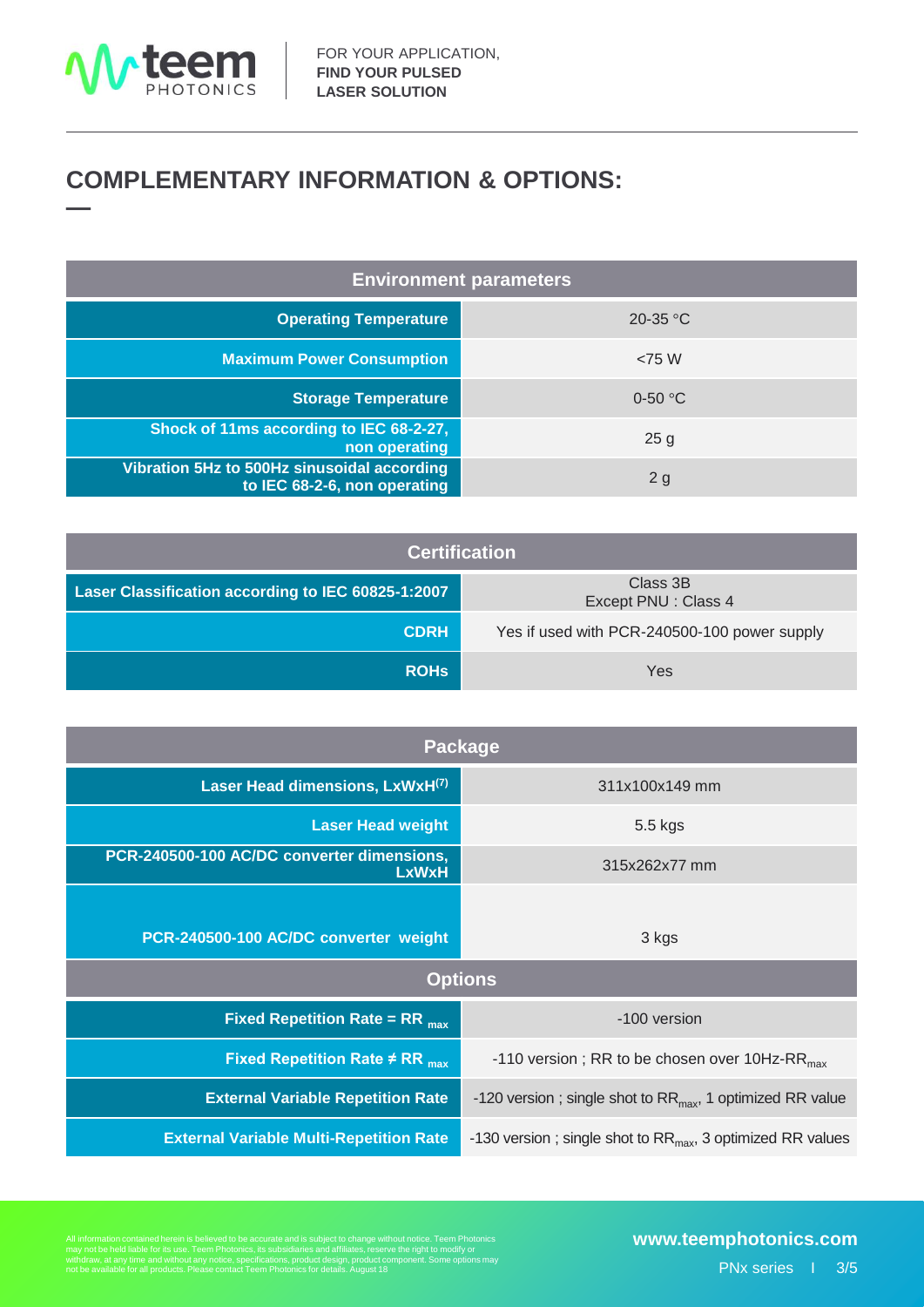

**—**

### **MECHANICAL DRAWINGS : CDRH LASER HEAD**



All information contained herein is believed to be accurate and is subject to change without notice. Teem Photonics<br>may not be held liable for its use. Teem Photonics, its subsidiaries and affiliates, reserve the right to